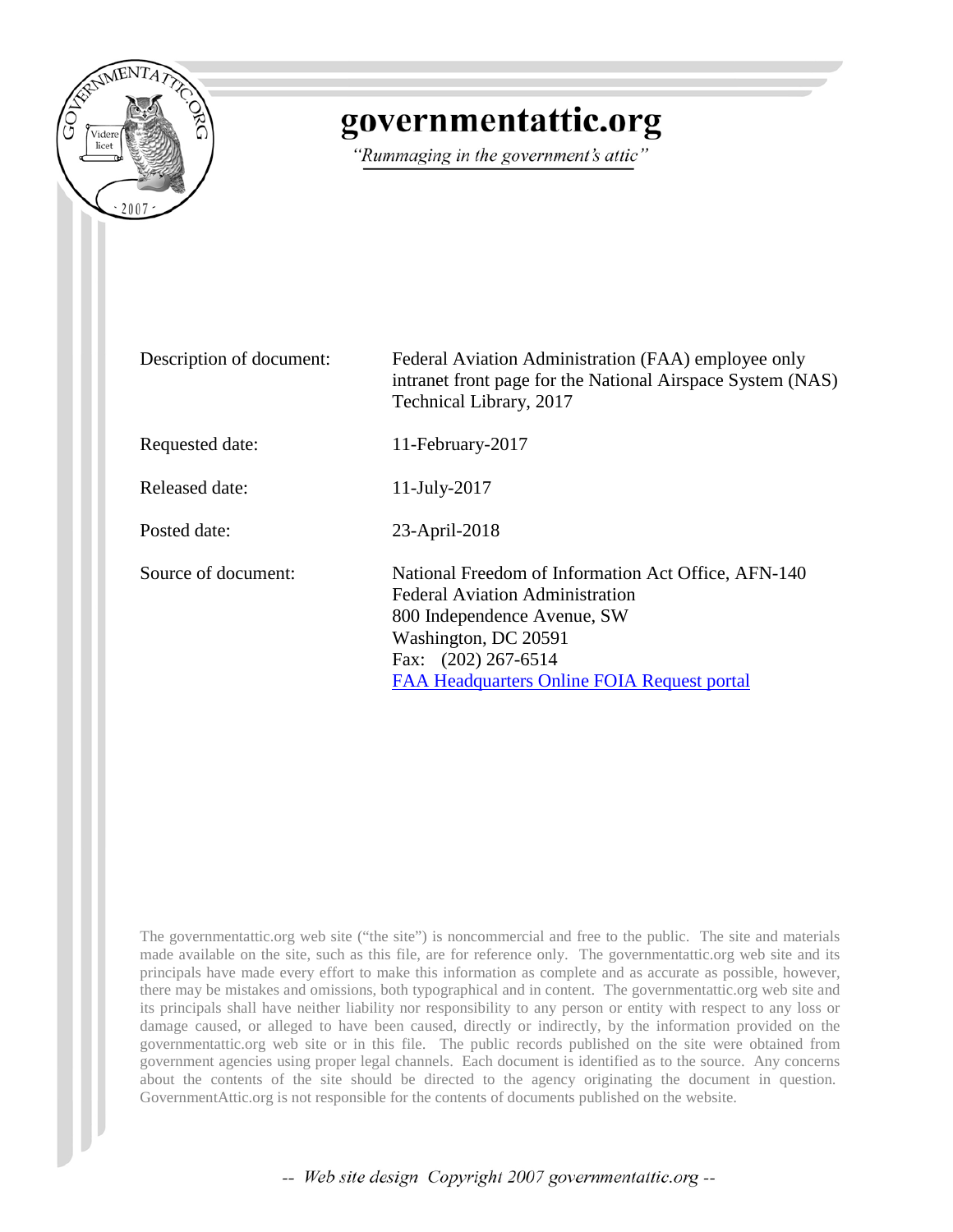

Technical Operations Services 800 Independence Avenue, SW Washington, DC 20591

## **JUL 1 1 2017**

This letter responds to your Freedom of Information Act (FOIA) request, 2017-007821, dated February 11. Your request sought a printout or a copy of an internal Federal Aviation Administration page: http://nas.amc/faa.gov/technical\_library/index.jsp.

Your request was assigned to Technical Operations Services. Enclosed is the responsive record.

If you owe fees for the processing of this request, an invoice containing the amount due and payment instructions will be enclosed with this letter.

Sincerely.

Ed Tatem Manager (A), Administrative Services Team 1

Enclosure